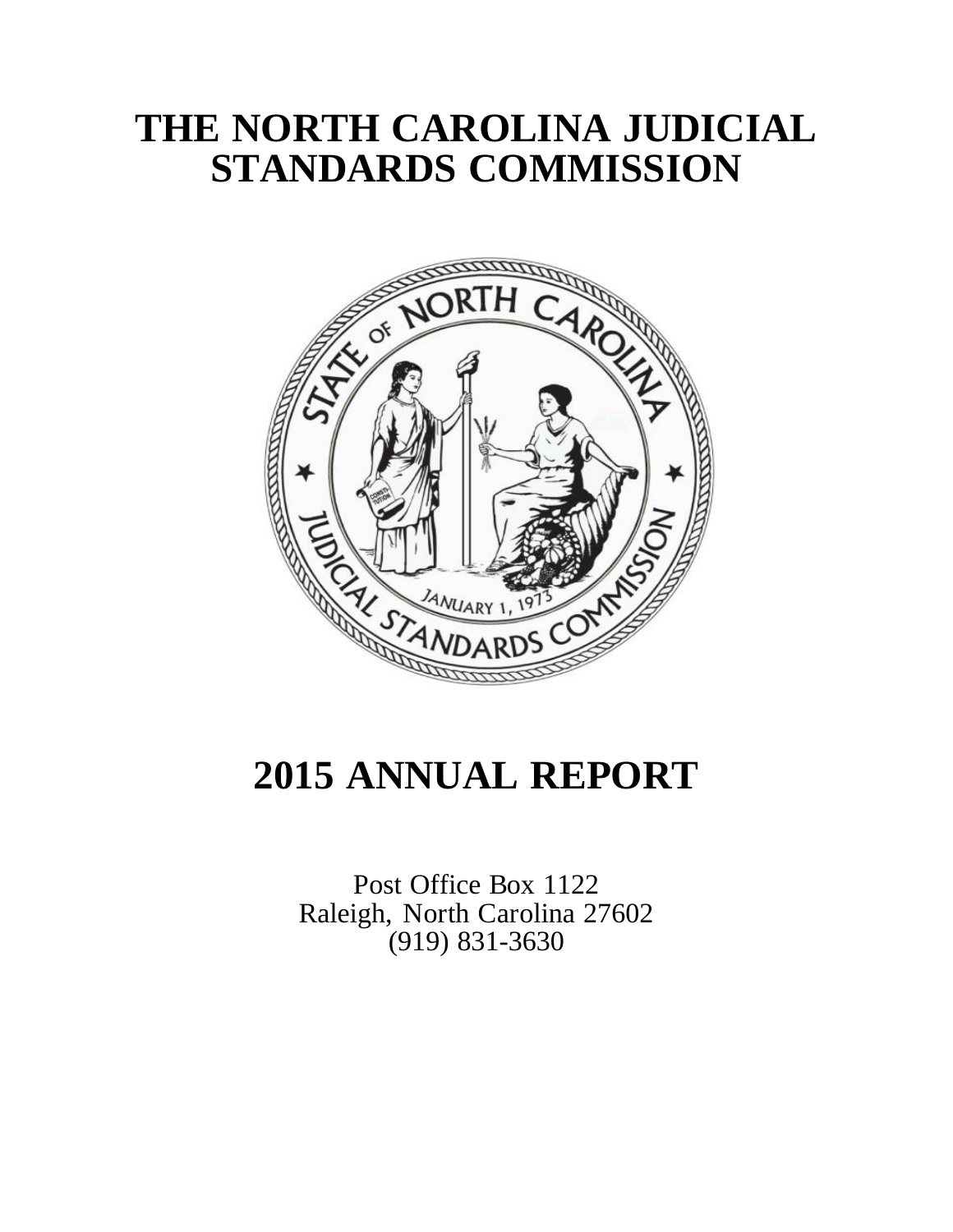

# State of North Carolina Judicial Standards Commission

JUDGE WANDA G. BRYANT, CHAIR **JUDGE R. STUART ALBRIGHT JUDGE SHERRI W. ELLIOTT** CRESSWELL D. ELMORE **FORREST A. FERRELL GREGORY H. GREENE** EDWARD T. HINSON, IR. WILLIAM H. JONES, JR. DEAN JORDAN **JUDGE WAYNE L. MICHAEL** FRED H. MOODY, JR. **JUDGE W. DOUGLAS PARSONS** LORRAINE G. STEPHENS

P.O. Box 1122 Raleigh, NC 27602 (919) 831-3630

April 29, 2016

CAROLYN A. DUBAY **EXECUTIVE DIRECTOR** 

**JAMESON M. MARKS COMMISSION COUNSEL** 

#### Ladies and Gentlemen:

As Chair of the North Carolina Judicial Standards Commission, I am pleased to present the Commission's 2015 Annual Report, which details the exemplary work of the Commission and its staff in reviewing and investigating allegations of judicial misconduct or disability against judges and justices of the North Carolina Court of General Justice and commissioners and deputy commissioners of the North Carolina Industrial Commission. This year, the Commission considered over 200 complaints, and each was carefully reviewed and considered with an eye toward maintaining the highest ethical standards of our state's judicial officers and to ensure fairness to both the complainant and the judge. In addition to these duties, the Commission staff has worked tirelessly to raise awareness of the ethical duties contained in the North Carolina Code of Judicial Conduct and to answer questions from those subject to the Code on its application in a variety of situations.

In addition to the dedication and hard work that these statistics bear out, the Commission and its staff remain ever mindful of the importance of the faithful execution of the Commission's mission. The work of the Commission is critical to maintaining public trust and confidence in the The existence and authority of an independent commission to investigate and judiciary. recommend discipline in cases of judicial misconduct is also a central component of any civil society committed to the rule of law. The Commission and staff are fully aware of the tremendous responsibility that is entrusted to the Commission. We are proud to discharge these duties and to continue to serve as a resource for education and outreach on the importance of judicial ethics. It remains an honor and a privilege to serve as the Chair of the Judicial Standards Commission.

Sincerely,

Wanda L. Byand

Chair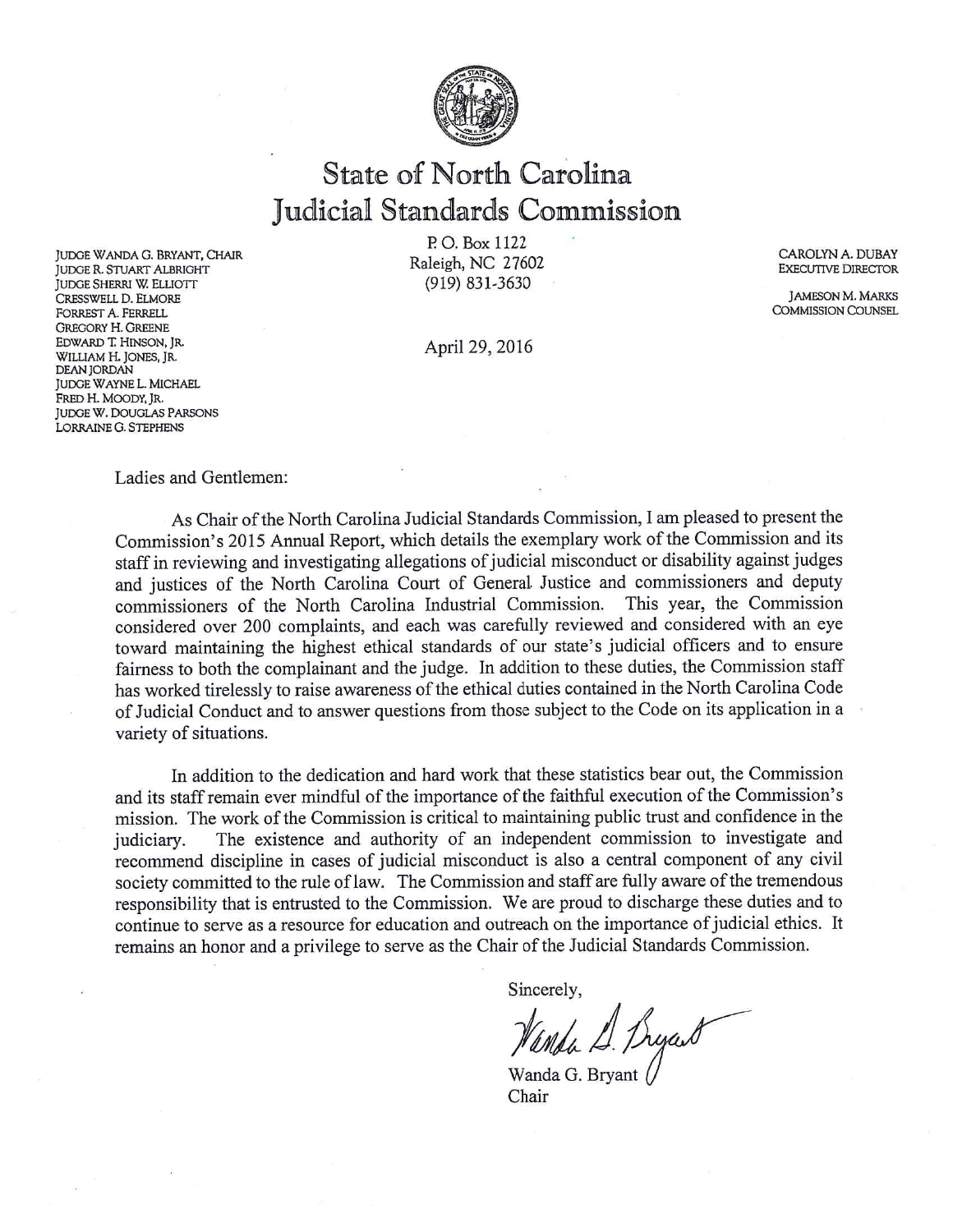# **CONTENTS**

# **Page**

| APPENDIX A: Present and Past Members of the Judicial Standards Commission 10 |
|------------------------------------------------------------------------------|

This report provides statistical data of the activities of the Commission in 2015. For further information, please visit the Judicial Standards Commission's website at:

<http://www.nccourts.org/Courts/CRS/Councils/JudicialStandards/Default.asp>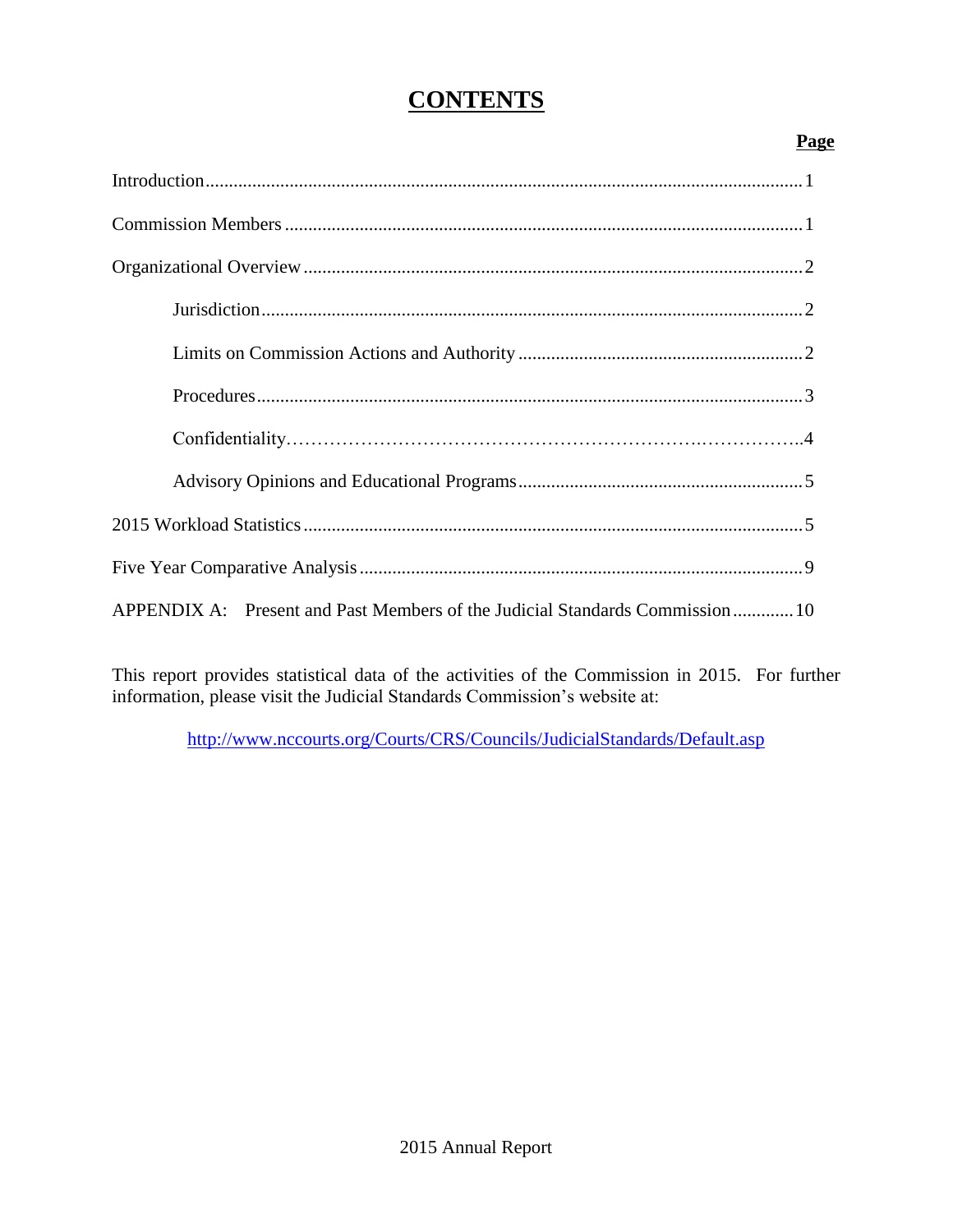#### **INTRODUCTION**

The North Carolina Judicial Standards Commission reviews and investigates allegations of misconduct or disability made against judges and justices of the North Carolina General Court of Justice and commissioners and deputy commissioners of the North Carolina Industrial Commission. When there is clear and compelling evidence of judicial misconduct, the Commission makes recommendations to the North Carolina Supreme Court for disciplinary action. The Commission also provides formal and informal advisory opinions to judges, justices, commissioners, and deputy commissioners regarding their ethical obligations under the North Carolina Code of Judicial Conduct. By increasing awareness on the part of both the judiciary, the Industrial Commission and the public as to the ethical obligations under the Code of Judicial Conduct, the Commission works to protect the integrity of the judicial process and to preserve public confidence in state judicial proceedings.

#### **2015 COMMISSION MEMBERS**

There are thirteen members of the Commission, including judges, attorneys and citizens. The Chief Justice of North Carolina appoints a judge of the North Carolina Court of Appeals to serve as Chair of the Commission, who serves at the pleasure of the Chief Justice. The twelve regular members of the Commission each serve one, six year term, and are appointed as follows: two superior court judges and two district court judges appointed by the Chief Justice; four members of the North Carolina State Bar elected by the State Bar Council; and four North Carolina citizens, two appointed by the Governor, one appointed by the Speaker of the North Carolina House of Representatives and one appointed by the President Pro Tempore of the North Carolina Senate. The citizen members of the Commission must not be attorneys or active or retired judges. A list of past and present members of the Commission is attached as APPENDIX A. The current membership of the Commission is as follows:

#### **The Honorable Wanda G. Bryant**

Judge of the North Carolina Court of Appeals Chair of the Judicial Standards Commission

**The Honorable W. Douglas Parsons** Judge of the North Carolina Superior Court Commission Vice-Chair

**The Honorable Wayne L. Michael** Judge of the North Carolina District Court

**Edward T. Hinson, Jr., Esq.** Member of the North Carolina State Bar

**William H. Jones, Jr., Esq.** Member of the North Carolina State Bar

> **Mr. Gregory H. Greene** North Carolina Citizen

**Ms. Lorraine Stephens** North Carolina Citizen

**The Honorable R. Stuart Albright** Judge of the North Carolina Superior Court Commission Vice-Chair

**The Honorable Sherri W. Elliott** Judge of the North Carolina District Court

**Fred H. Moody Jr., Esq.** Member of the North Carolina State Bar

**Forrest Ferrell Esq.** Member of the North Carolina State Bar

> **Mr. Cresswell Elmore** North Carolina Citizen

> **Mr. Dean Jordan** North Carolina Citizen

2015 Annual Report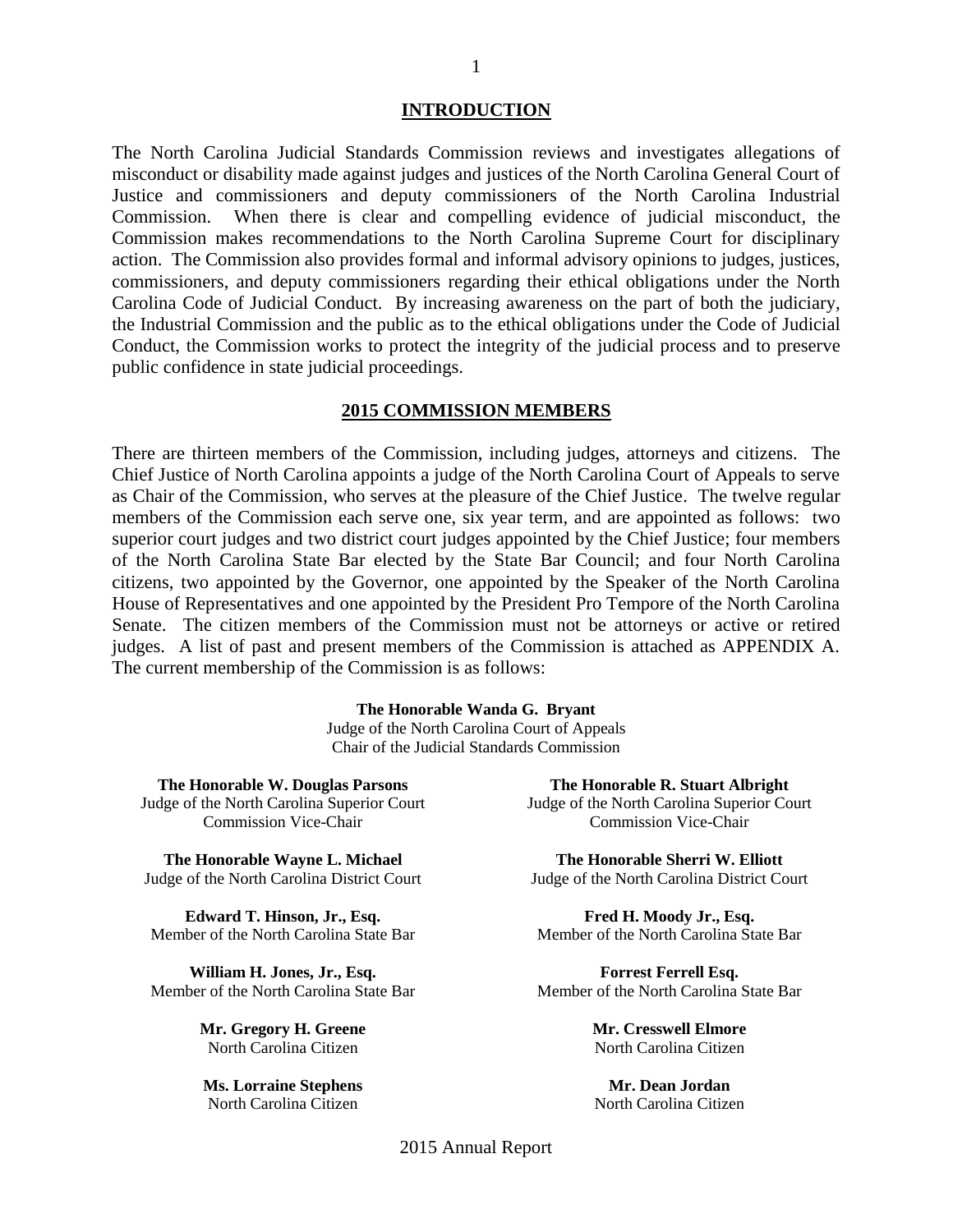# **ORGANIZATIONAL OVERVIEW**

# **Jurisdiction**

The Judicial Standards Commission was created in 1973 to implement an amendment to Article IV, Section 17 of the North Carolina Constitution authorizing the General Assembly to provide a mechanism for the discipline of judges apart from the impeachment process. The Commission is not involved in the process for the impeachment of judges by the state legislature under the North Carolina Constitution.

Article 30 of Chapter 7A of the General Statutes governs the Commission's authority and prescribes the general procedures for the discipline of any judge or justice of the General Court of Justice. In 2011, the General Assembly amended the Workers' Compensation Act, as provided in Section 97-78.1 of the North Carolina General Statutes, and expanded the Commission's jurisdiction to include allegations of ethical misconduct committed by commissioners and deputy commissioners of the North Carolina Industrial Commission. Presently, the jurisdiction of the Commission extends to over 500 judges, including justices of the North Carolina Supreme Court, judges of the North Carolina Court of Appeals, judges of the North Carolina Superior Courts, judges of the North Carolina District Courts, emergency and recalled judges, as well as the commissioners and deputy commissioners of the North Carolina Industrial Commission.

The Commission has no jurisdiction or authority over the following officials often associated with the judiciary or the judicial process: district attorneys, assistant district attorneys, public defenders, clerks of court, magistrates, administrative law judges, private attorneys, law enforcement officers, or any other court personnel. As a state agency, the Commission also has no jurisdiction or authority over federal judges at any level.

# **Limits on Commission Action and Authority**

The Commission's disciplinary authority extends only to the review and investigation of complaints of judicial misconduct that would violate the North Carolina Code of Judicial Conduct or would otherwise constitute grounds for discipline under North Carolina General Statutes Section 7A-376(b) (willful misconduct in office, willful and persistent failure to perform the judge's duties, habitual intemperance, conviction of a crime involving moral turpitude, or conduct prejudicial to the administration of justice that brings the judicial office into disrepute). The Commission may also investigate allegations that a judge is suffering from a physical or mental incapacity that interferes with the performance of the judge's duties. In appropriate circumstances, and after a full investigation and a hearing, the Commission may recommend disciplinary action to be taken by the North Carolina Supreme Court. Such recommended discipline may include public reprimand, censure, suspension or removal from office. The North Carolina Supreme Court may adopt, modify or reject the Commission's recommendations in whole or in part. In cases where the misconduct does not rise to the level where disciplinary action is to be recommended, the Commission may issue private letters of caution to individuals under inquiry. These private letters of caution are recorded in a judge's permanent disciplinary file, but are confidential and are not public records.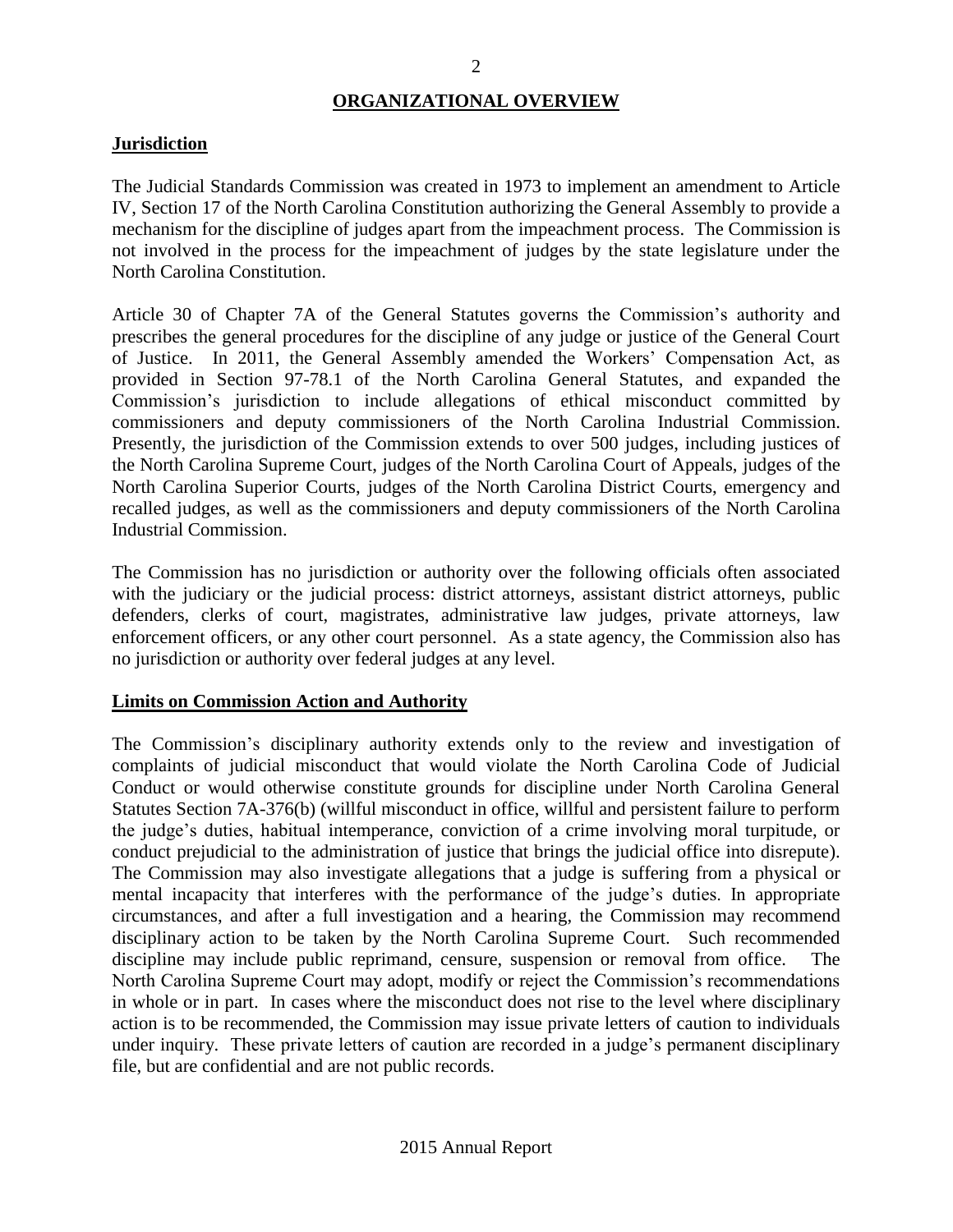Although the Commission interprets the Code of Judicial Conduct and makes recommendations concerning discipline for violation of its Canons, the Commission itself does not promulgate the Code. That authority rests with the Supreme Court of North Carolina, which adopted the current Code of Judicial Conduct on January 31, 2006, as amended on November 5, 2015. All orders and amendments with respect to the Code of Judicial Conduct are published in the advance sheets of the North Carolina Reports. The Commission also maintains a copy of the current version of the Code of Judicial Conduct, along with the January 31, 2006 and November 5, 2015 orders, on its website.

# **Procedures**

The Commission's procedures are prescribed generally in Article 30 of Chapter 7A of the North Carolina General Statutes. In addition, as provided in Section 7A-375(g) of the North Carolina General Statutes, the Commission has promulgated additional rules of procedure that govern the initiation and review of complaints before the Commission, as well as the conduct of the Commission's proceedings. The current rules became effective on September 1, 2014, and are available on the Commission's website.

No complaint form is currently required in order to make a complaint to the Commission, although all complaints must be submitted in written form. The Commission does not accept complaints by telephone or email, and citizens may not present complaints in person before the Commission or attend Commission meetings.

The Commission staff reviews each complaint to determine whether the allegations, if true, would be sufficient to establish a violation of the North Carolina Code of Judicial Conduct or would otherwise constitute grounds for discipline or removal by the Supreme Court under Section 7A-376 of the North Carolina General Statutes. If after initial review the allegations are found to be obviously unfounded or frivolous, the Chair may dismiss the complaint after the appropriate investigative panel of the Commission has had the opportunity to review the complaint and no objection by any member is made to such dismissal after initial review.

Complaints that are unlikely to proceed past initial review typically involve allegations that fall into one of these categories: (1) complaints seeking only reversal or other change to a judge's ruling; (2) complaints seeking only removal of the judge from a particular case; (3) complaints based on the complainant's erroneous understanding of the judicial process or some other error as to jurisdiction or the law; and (4) complaints that are based solely on the claim that the complainant is not subject to the authority of the state's courts or government. Other times, complaints may raise legitimate grievances over an incident, but are dismissed as outside the Commission's authority, such as when: (1) the complaint is against against individuals not subject to the Commission's jurisdiction; (2) the alleged conduct took place outside the statute of limitations provided in the Code of Judicial Conduct (three years in most cases); (3) the judge made a clear legal error, but there is insufficient evidence that the error was made in bad faith or as the result of misconduct, or (4) the alleged conduct, though concerning or improper, was not a violation of the Code of Judicial Conduct.

For complaints that are not dismissed after initial review, if the investigative panel considering a complaint finds sufficient credible allegations of serious misconduct, it may order a formal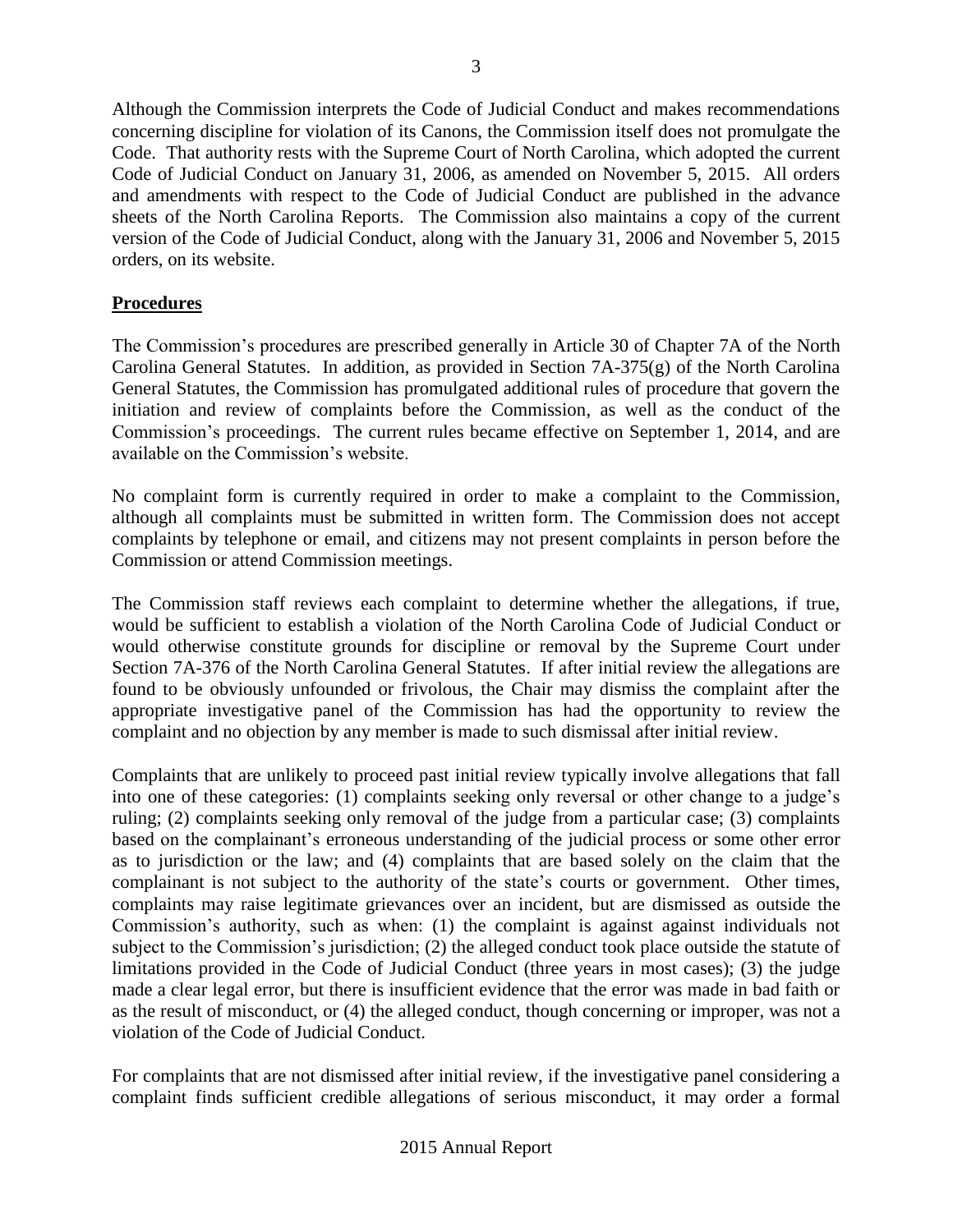investigation into a complaint. The accused judge is then notified of the Commission's investigation and the nature of the allegations of misconduct, and is given an opportunity to respond. Allegations that are most likely to lead to a formal investigation by the Commission include allegations of improper *ex parte* communications between a judge and one of the parties or lawyers in a case, a judge's refusal to disqualify himself or herself in cases where a clear conflict of interest exists, a judge's use of abusive language towards litigants or counsel, neglect of cases resulting in unjustified delays in entering written orders, the abuse of the judicial office for the personal gain of the judge or other private interests, financial improprieties, and serious personal misconduct by the judge of a criminal nature.

If, after a formal investigation is completed, the Commission finds probable cause to believe that judicial misconduct has occurred, it will initiate disciplinary proceedings by serving a Statement of Charges upon the judge, who will be summoned to appear at a disciplinary recommendation hearing. In cases where an inquiry is opened or disciplinary proceedings are commenced, the Commission has the authority under Section 7A-377(d) of the North Carolina General Statutes to punish those appearing before the Commission for contempt or for the refusal to obey lawful orders or process issued by the Commission.

Upon the conclusion of a disciplinary recommendation hearing, the Commission will make a recommendation to the Supreme Court, and if that recommendation is contested by the judge, counsel for the Commission may appear before the Supreme Court to represent the Commission as to its recommendation. The Supreme Court may adopt, amend or reject the Commission's recommendations, in whole or in part. Any disciplinary action taken by the Supreme Court against the judge is a matter of public record and such decisions are published not only in official and unofficial case reports, but are also published on the Commission's website.

# **Confidentiality**

While decisions of the Supreme Court to impose discipline are matters of public record, North Carolina General Statutes Section 7A-377 provides that all papers filed with the Commission, and all proceedings before the Commission, remain confidential unless confidentiality is waived by the judge who is the subject of the inquiry. The confidentiality requirement extends to any investigation that the Commission may make, disciplinary hearings before the Commission, recommendations of the Commission to the Supreme Court and the record filed in support of recommendations to the Supreme Court. The judge, justice, commissioner or deputy commissioner who is the subject of the complaint or proceedings before the Commission may waive the confidentiality requirement. Confidentiality also ceases if the Supreme Court orders disciplinary action against the respondent in question. At that point, the statement of charges, pleadings and recommendations of the Commission to the Supreme Court, as well as the record filed in support of the Commission's recommendations, are no longer considered confidential.

Prior to the initiation of any disciplinary recommendation hearing, and in accordance with Commission rules, the Commission may disclose certain information when there is a need to notify another person or agency in order to protect the public or the administration of justice.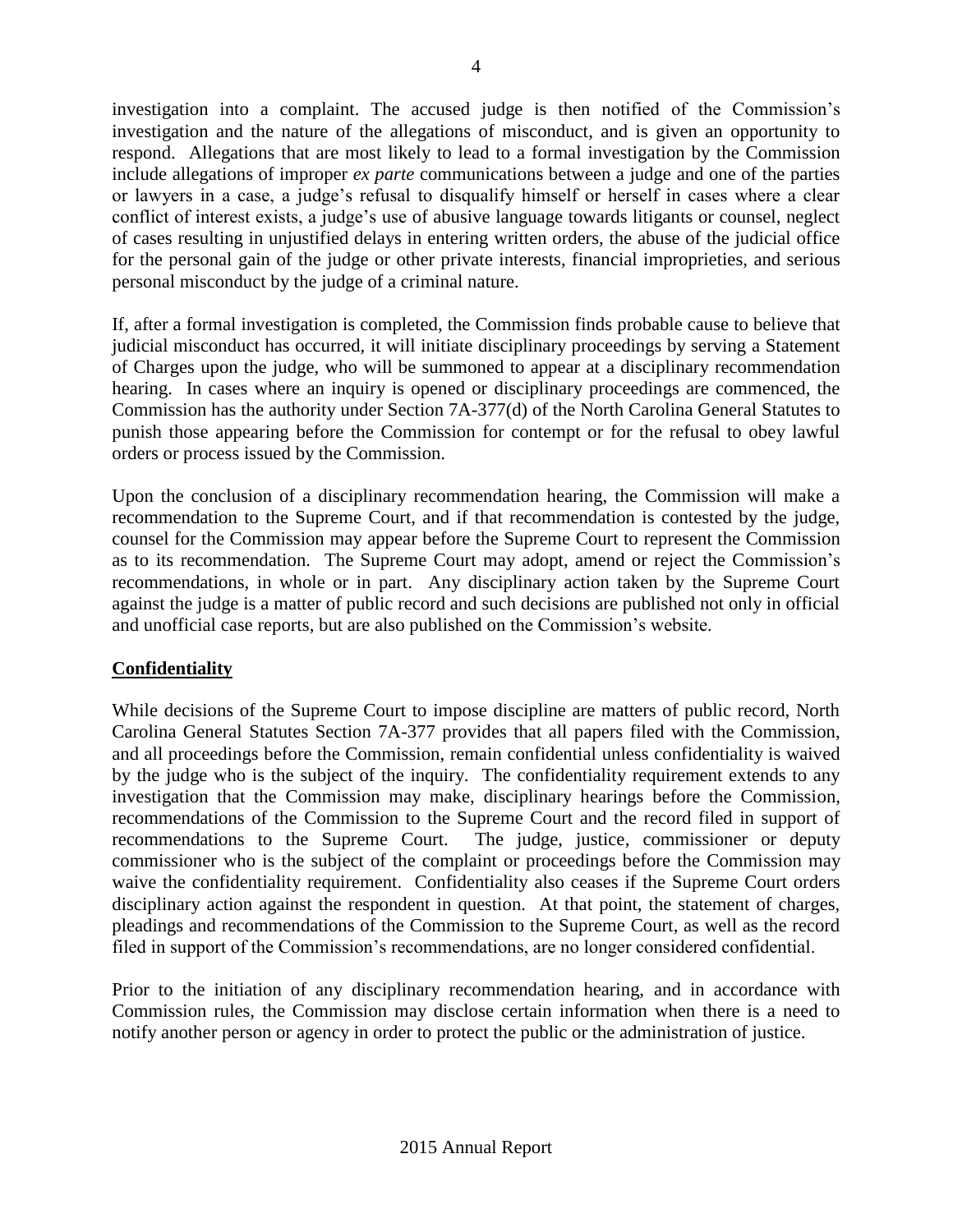# **Advisory Opinions and Educational Programs**

In addition to investigating complaints of judicial misconduct and recommending discipline to the Supreme Court, the Commission also provides an important service to judges, justices and Industrial Commission commissioners and deputy commissioners by issuing both formal and informal advisory opinions as to whether certain conduct, if undertaken, would rise to the level of misconduct. The Commission provides formal advisory opinions in response to written requests, and any formal advisory opinions are published on the Commission's website. In 2015, the Commission issued three formal advisory opinions, which are posted on the Commission's website.

Judges, justices, commissioners and deputy commissioners may also seek private, confidential informal advisory opinions from the Commission's Executive Director and Commission Counsel, although such opinions are not binding on the Commission. Each year, Commission staff responds to between 200 and 300 requests for informal ethics advice.

The Commission Chair and staff also take part in educational programs for judges, attorneys and other interested parties relating to the North Carolina Code of Judicial Conduct and the work of the Commission.

# **2015 WORKLOAD STATISTICS**

#### **Review and Investigation of Complaints**

Inquiries concerning judicial misconduct of any justice or judge of the General Court of Justice or a commissioner or deputy commissioner of the Industrial Commission are initiated by written complaints or are opened by the Commission acting on its own motion.

From January 1, 2015 to December 31, 2015, 227 new inquiries were opened. In addition, 50 inquiries remained pending as of December 31, 2014 and are also included in the Commission's 2015 workload. As such, there were 277 matters pending before the Commission in 2015. During the course of 2015, 238 inquiries were closed and 39 inquiries remained pending on December 31, 2015. A summary of the inquiries pending, opened and closed in 2015 is provided in Table 1.

#### **TABLE 1: 2015 WORKLOAD SUMMARY**

| Inquiries Opened in 2015:                | 227 |
|------------------------------------------|-----|
| Pending Inquiries as of January 1, 2015: | 50  |
| 2015 Total Workload:                     | 277 |
| Inquiries Closed in 2015:                | 238 |
| Pending Inquiries as of Dec. 31, 2015:   | 39  |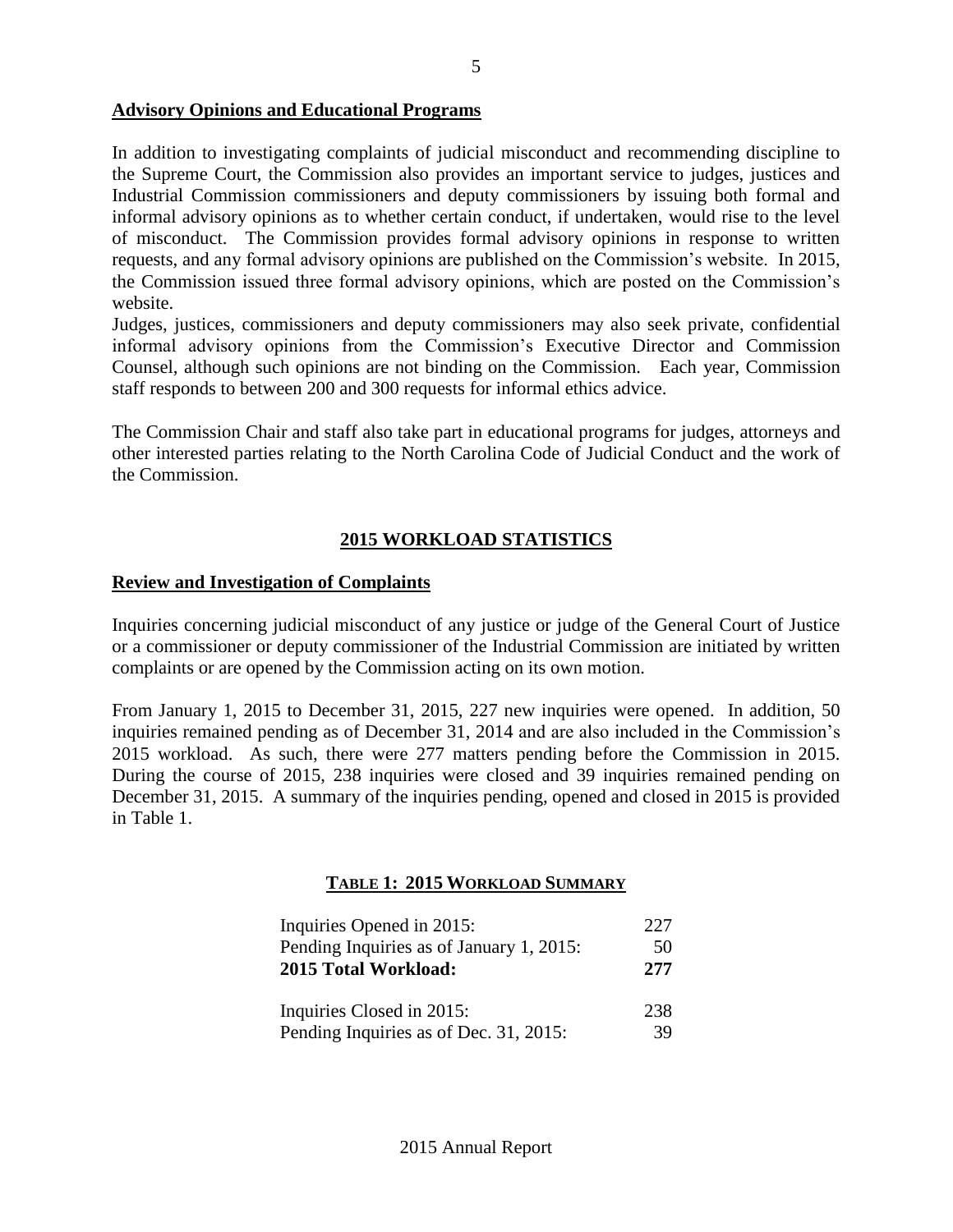With respect to the disposition of the 238 inquiries that were closed in 2015: 219 inquiries were dismissed after initial review by the Commission; 16 inquiries were dismissed after formal investigation; 1 inquiry was dismissed at the conclusion of a disciplinary proceeding; and the remaining 2 inquiries were consolidated for a disciplinary proceeding as they pertained to the same judge and resulted in a recommendation for disciplinary action by the North Carolina Supreme Court. The North Carolina Supreme Court adopted the Commission's recommendation and issued a public reprimand in *In re Hill*, <u>N.C. <sub>\_\_</sub>, \_</u> S.E.2d \_ (2015). A summary of the disposition of inquiries in 2015 is set forth in Table 2.

# **TABLE 2: 2015 DISPOSITION SUMMARY**

| <b>Total Inquiries Considered in 2015:</b>       | 238                    |
|--------------------------------------------------|------------------------|
| Dismissed after Initial Review:                  | 219                    |
| Dismissed After Formal Investigation:            | 16                     |
| <b>Dismissed After Disciplinary Proceedings:</b> |                        |
| Discipline Recommended:                          | 1 (consolidation of 2) |
| inquiries)                                       |                        |

As to disciplinary action taken by the Commission in 2015, the Commission issued 7 private letters of caution and one recommendation for disciplinary action. With respect to the private letters of caution: 2 private letters of caution were issued after initial review; 4 private letters of caution were issued after formal investigation; and 1 letter of caution was issued in an inquiry that remains pending for a disciplinary proceeding on a separate allegation of misconduct raised in the same complaint.

The Commission also reports that in 2015, the North Carolina Supreme Court issued a public reprimand in *In re Branch,* \_\_ N.C. \_\_, \_\_ S.E.2d \_\_ (2015), adopting a recommendation of the Commission based on a disciplinary proceeding that was conducted in 2014.

# **Nature of Complaints Considered by the Commission**

As noted previously, inquiries concerning judicial misconduct are initiated by written complaints or are opened by the Commission acting on its own motion. Written complaints are received from citizens (most of whom are involved in criminal or civil proceedings before the judge in question), attorneys, judges (either as self-reports or reports from other judges), and occasionally anonymous complainants. The Commission will also at times open an inquiry on its own motion on the discovery of potential misconduct (such as through reports in the media).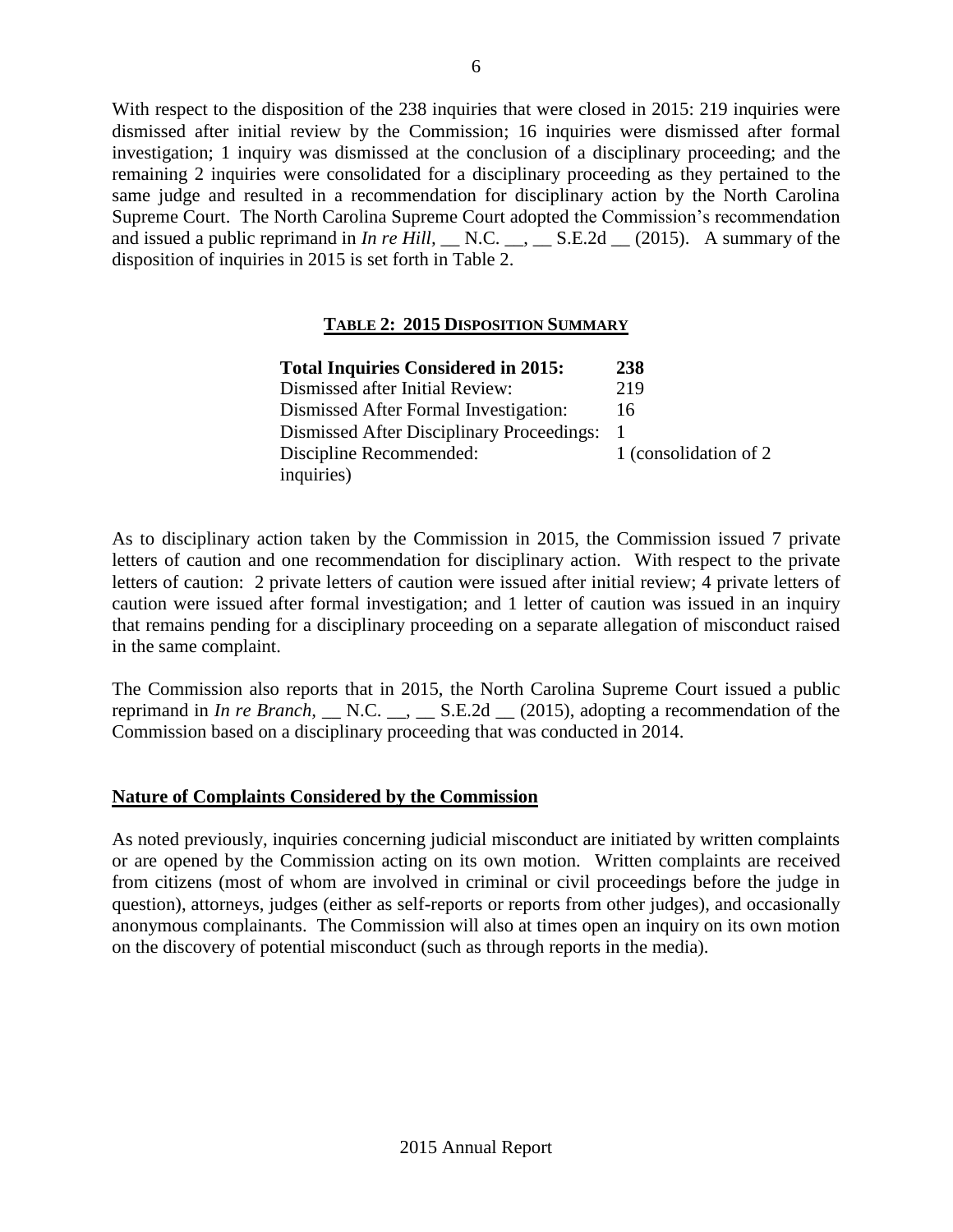7

Table 3 identifies the source of complaints considered in 2015:



**TABLE 3: SOURCE OF COMPLAINTS**

With respect to the type of judge who was subject to a complaint in 2015, most complaints were directed at either Superior Court or District Court judges and arose from courtroom proceedings. As set forth in Table 4 below, in 2015, the Commission considered 147 complaints against District Court judges, 112 complaints against Superior Court judges, 4 complaints against Court of Appeals judges, 5 complaints against Deputy Commissioners of the Industrial Commission, and 1 complaint against a Commissioner of the Industrial Commission. Note that there were 227 new complaints received in 2015, but many complaints raised allegations against more than one judge or commissioner.

# **TABLE 4: CATEGORIES OF RESPONDENT JUDGES AND COMMISSIONERS**



2015 Annual Report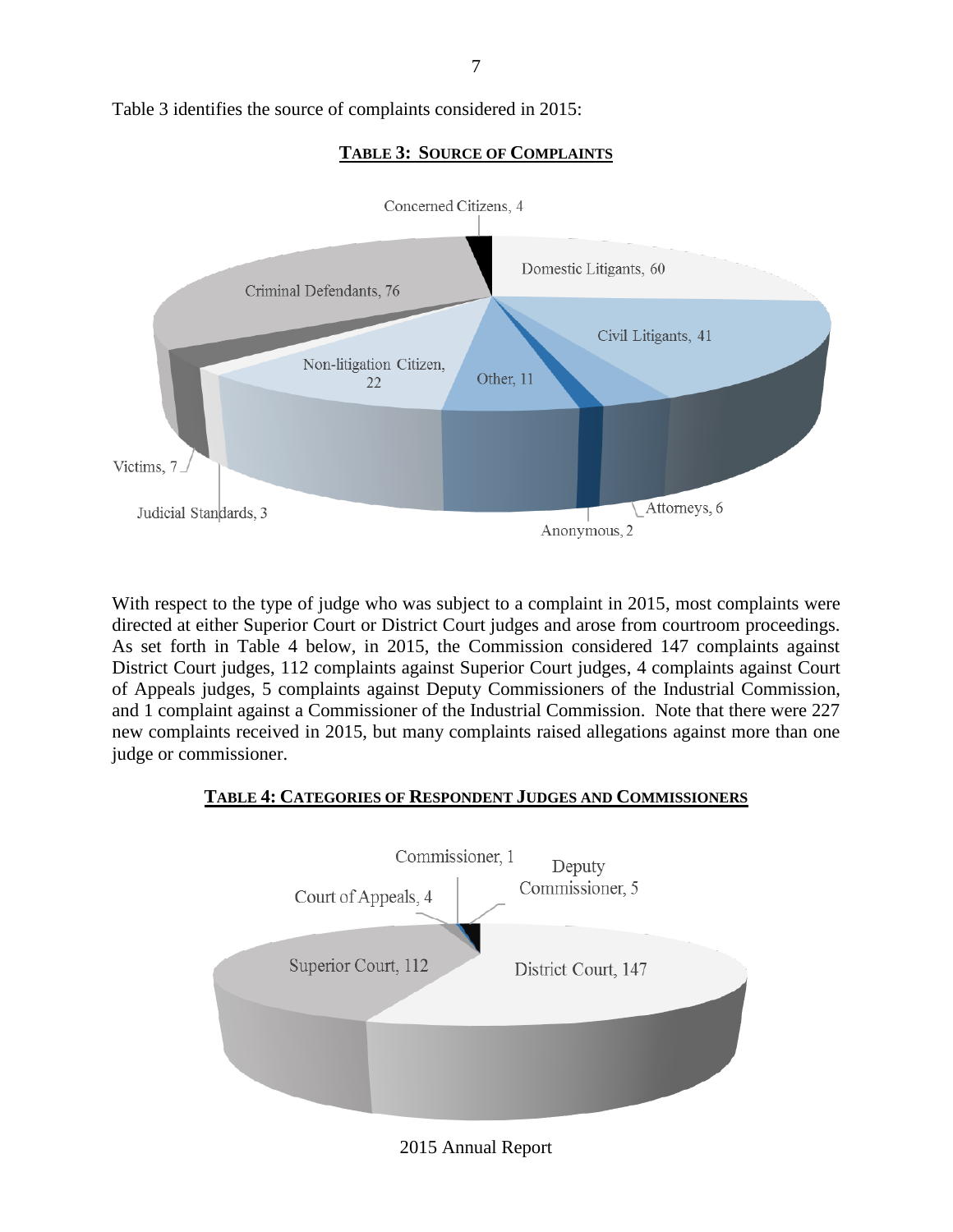As set forth in Table 5 below, complainants raised a variety of allegations of judicial misconduct. By far, the most common complaint was that a trial judge or Industrial Commission deputy commissioner committed some form of legal error in rendering a decision in a case. General allegations of bias or the denial of a fair hearing were also common complaints. The data below indicates the number of times a particular allegation appeared in a complaint before the Commission in 2015 (note that a single complaint may raise multiple allegations):

| Legal/Procedural Error            | 163                   |
|-----------------------------------|-----------------------|
| <b>Bias</b>                       | 41                    |
| Denied Fair Hearing               | 40                    |
| Abuse of Power                    | 36                    |
| Demeanor                          | 23                    |
| <b>Inappropriate Comments</b>     | 23                    |
| <b>Ex Parte Communications</b>    | 16                    |
| <b>Failed Administrative Duty</b> | 18                    |
| Delay                             | 12                    |
| Fraud/Corruption                  | 11                    |
| <b>Prestige Misuse</b>            | 3                     |
| <b>Conflict of Interest</b>       | 13                    |
| Criminal Conduct                  | 3                     |
| Campaign conduct                  | $\mathcal{D}_{\cdot}$ |
| Other                             |                       |

### **TABLE 5: TYPES OF ALLEGATIONS OF JUDICIAL MISCONDUCT**

Over the last five years, the Commission's workload has remained fairly consistent, although 2015 did experience a drop in the number of formal investigations ordered by the Commission. As indicated on Table 6, the number of charges filed, hearings conducted and recommendations for public discipline remained the same in 2015 as it was in 2014.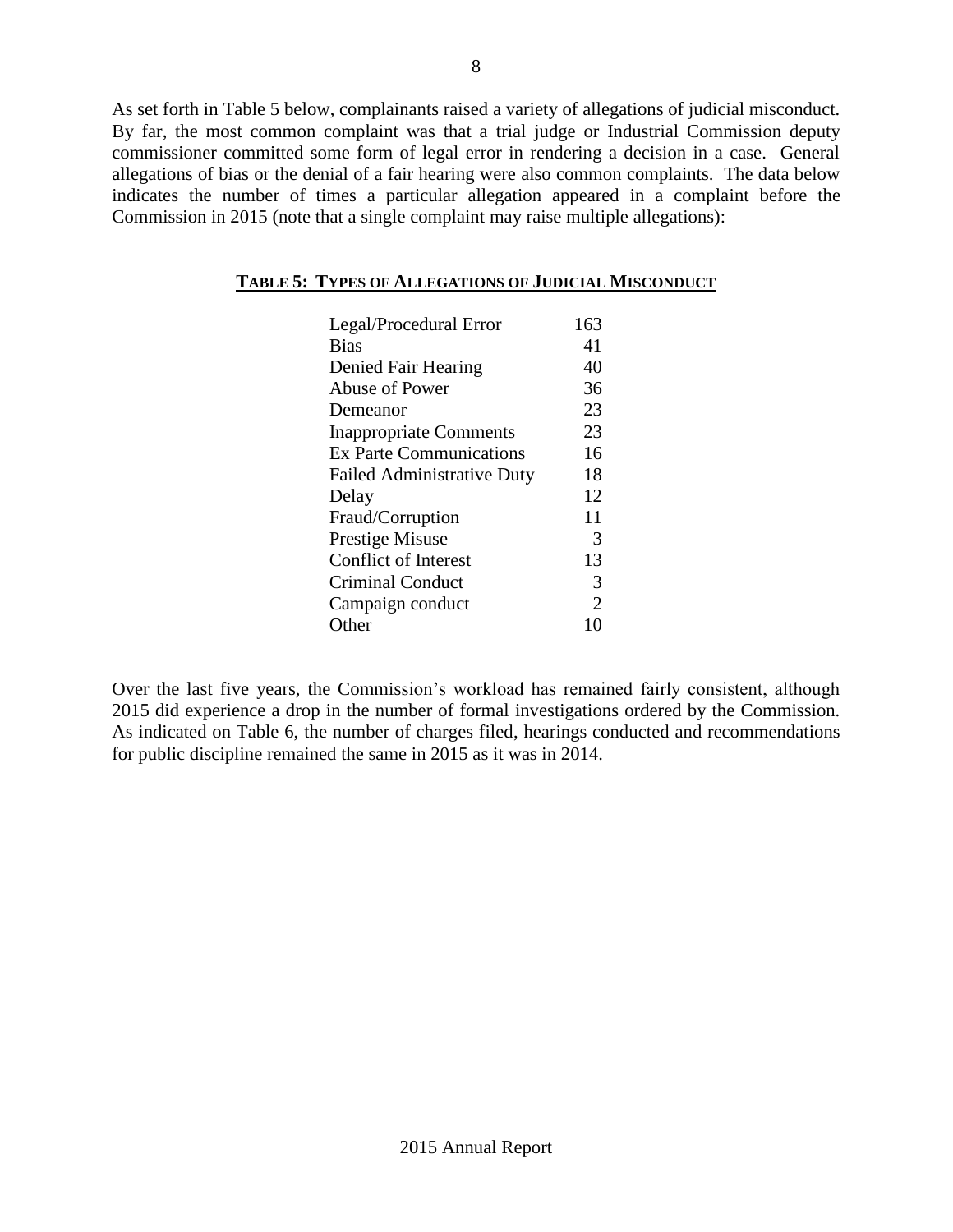**TABLE 6: FIVE YEAR COMPARATIVE ANALYSIS**

| Year  | Pending<br>from   | <b>New</b> | at Year | Pending Dismissed<br>After | Formal  | Dismissed<br>Investigation After Formal | Private        | Public<br>Letter of Reprimand of Charges Dismissal | Statement Stipulated |                  | Hearing<br>Conducted | After            | Dismissed Recommendation<br>For |
|-------|-------------------|------------|---------|----------------------------|---------|-----------------------------------------|----------------|----------------------------------------------------|----------------------|------------------|----------------------|------------------|---------------------------------|
|       | Previous<br>Years |            | End     | Initial<br>Review          | Ordered | Investigation                           | Caution        | $By JSC*$                                          | Filed                |                  |                      | Hearing          | Discipline Filed                |
| 2015  | 50                | 227        | 39      | 217                        | 16      | 12                                      | $7\neq$        | $\overline{0}$                                     | 3(4)                 | $\boldsymbol{0}$ | 2(3)                 |                  | 1(2)                            |
| 2014  | 28                | 250        | 50      | 204                        | 29      | 14                                      | $\overline{7}$ | $\overline{0}$                                     | 3(4)                 | $\boldsymbol{0}$ | 2(4)                 | 1(3)             |                                 |
| 2013  | 57                | 235        | 28      | 239                        | 25      | 17                                      | 8              |                                                    | $1+$                 | $\mathbf{0}$     | $\mathbf{0}$         | $\mathbf{0}$     | $\boldsymbol{0}$                |
| 2012  | 41                | 312        | 57      | 260                        | 30      | 20                                      | 14             | 2                                                  | $\overline{0}$       | $\overline{0}$   | $\mathbf{0}$         | $\boldsymbol{0}$ | $\boldsymbol{0}$                |
| 2011  | 22                | 282        | 41      | 241                        | 20      | 9                                       | $9\neq$        | 3                                                  | $\overline{2}$       | $\overline{0}$   | $\overline{2}$       | $\mathbf{0}$     | 2                               |
| Total | 198               | 1306       | 215     | 1161                       | 120     | 72                                      | 45             | 6                                                  | 9                    | $\mathbf{0}$     | 6                    | $\overline{2}$   | 4                               |
| Avg   | 39.6              | 261.2      | 43      | 232.2                      | 24      | 14.4                                    | 9              | 1.2                                                | 1.8                  | $\boldsymbol{0}$ | 1.2                  | $\cdot$          | $\boldsymbol{.8}$               |

*Number in ( ) indicates total number of complaints addressed*

*+ withdrawn following the judges' acceptance of a public reprimand* 

*≠ a letter of caution was issued as to one allegation in the complaint while the other allegations remained under investigation* 

*± dismissed due to removal of the respondent judge*

*\**2013 was the last year where the Commission had the legal authority to issue public reprimands.